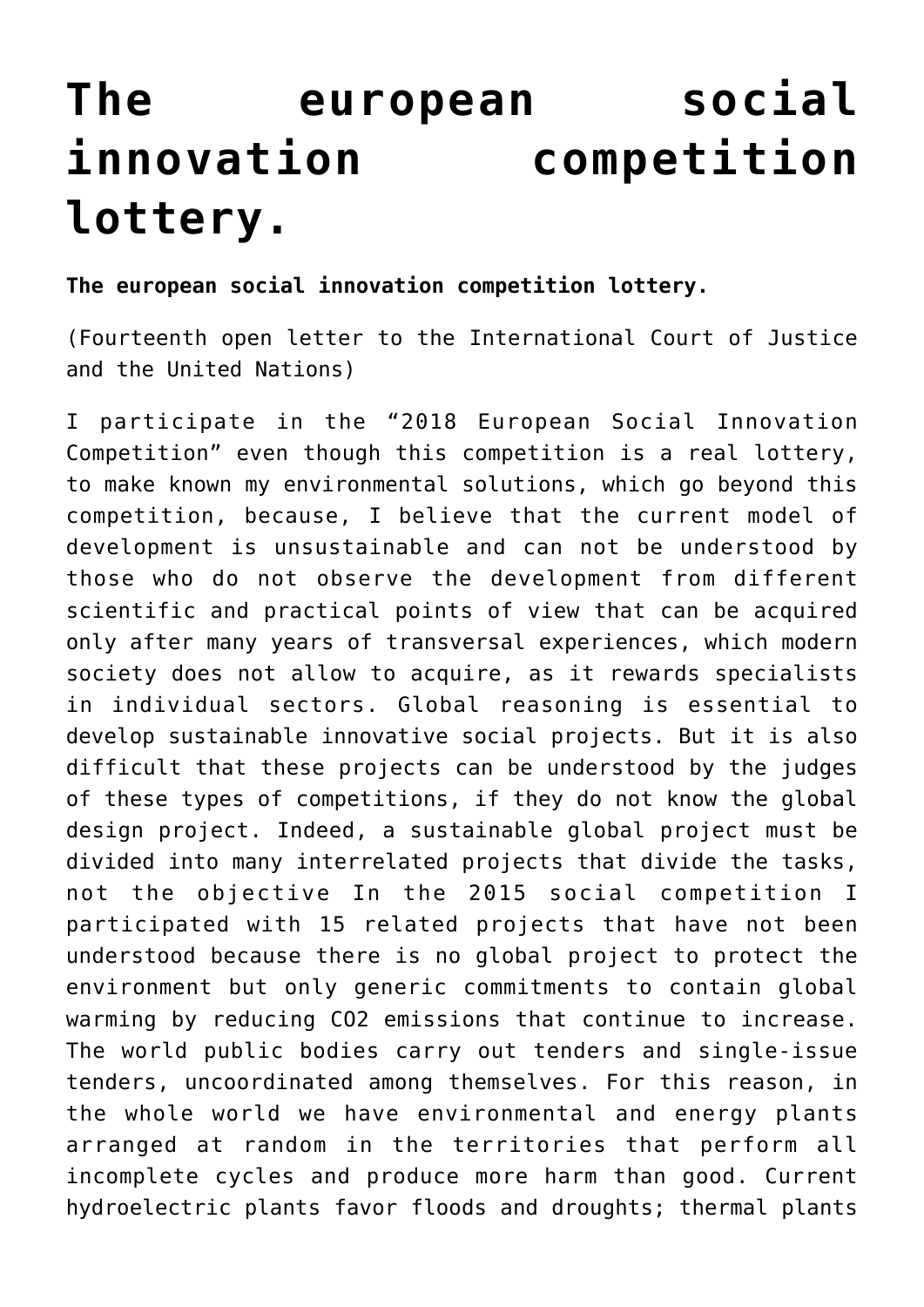favor air pollution, lung diseases and global warming; nuclear ones favor radioactive accidents; water purifiers produce acidic water because they can not alkalize them with the current purification cycles. Environmental science does not include, for example, that an air conditioner can work by exchanging heat with external air or with a low enthalpy geothermal well. In the first case, it carries out a partial cycle that heats the planet and spreads the dust in the environment, in the second case it is inserted in a global cycle. It must be the public authorities to impose the way of constructing the air conditioners even if, apparently, the air conditioner costs less if it exchanges air with air. In reality, the global cycle is always cheaper because it eliminates the external units of the air conditioners and the same geothermal well, if realized differently from the current geothermal wells, can also produce electricity, not only for air conditioning, but also for other urban energy and purification functions, like oxidation and alkalization of water in mini limestone greenhouses. Suffice it to say that if we decarbonize the world's energy production and make purification plants oxygenating and raising water without fuel costs, we can even remove CO2 from the environment by making artificial rain on calcareous materials producing carbonates that go towards the sea, slowly bringing back the oceans and the atmosphere to the alkaline values existing before the industrial age, also reforming the glaciers.

In the environmental systems everything is connected in a logical and elementary way, it was enough to find the skein of the skein, which found the undersigned, not fortunately, but because he tried it with greater insistence, compared to the world public research institutions, which had the task of looking for it. If the pumps and autoclave systems, the way of building the turbines, are not modified, it is impossible to understand that thermal energy is hundreds of times more complicated than expensive inefficient compared to compressed hydropower, therefore, a new industrial revolution cannot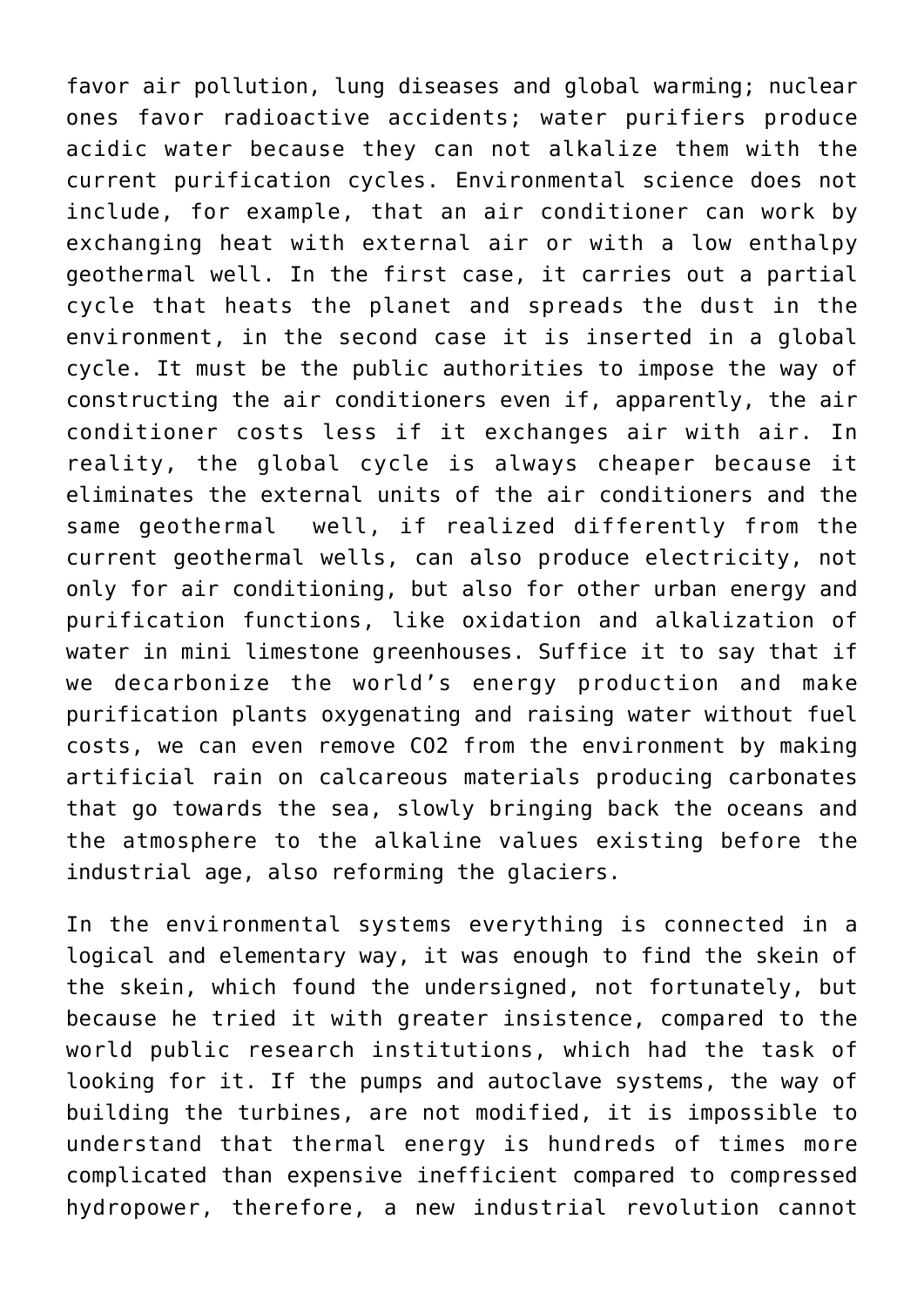start. This revolution concerns all sectors of human activities because it is not a matter of replacing one energy with another of greater efficiency, but of moving to an energy that directly and positively interacts with the environment in physical, chemical and biological terms. This energy will allow the survival of man even the extreme conditions, as I wrote in the article http://www.spawhe.eu/the-lost-civilizations-einstein-s-thought -and-survival-energy/. Currently, the undersigned, who is the inventor of this solution, the world legislators will not even recognize the copyright, if the time proves that he is right. In fact, I should fight against patent offices that accuse me of violating the principles of energy conservation, adding legal fees to unsustainable taxes that should not be paid on patents of public utility, of which the inventor does not claim industrial property, but only intellectual property. International laws should spread these solutions to the entire world community by eliminating the current monopolies on energy sources that, moreover, do not serve and damage the environment. But even international justice is silent on this argument.

I think that even Europe as an institution has failed its role, especially on the environmental and energy, not having been able to recognize environmental projects of public utility, such as the following titled: PHOSPHOR REMOVAL FROM DETERGENTS WASTEWATER AND GREYWATER RECYCLING SYSTEM FOR FLUSHING TOILETS, CE2006A000014 del 22/05/2006 transformed into European patent n. EP1860072 A2 of 30.03.2007. This patent did not find public interlocutors in Italy and Europe. But this was the patent with which I started my activity as an environmental inventor. Water saving is not a social innovation but a social duty. Europe did not have the courage to finance this patent which represented the first global purification form. In fact, since 2006, it would have been possible to avoid using the toilet flushing water, recovering it inside the apartment itself without underground cisterns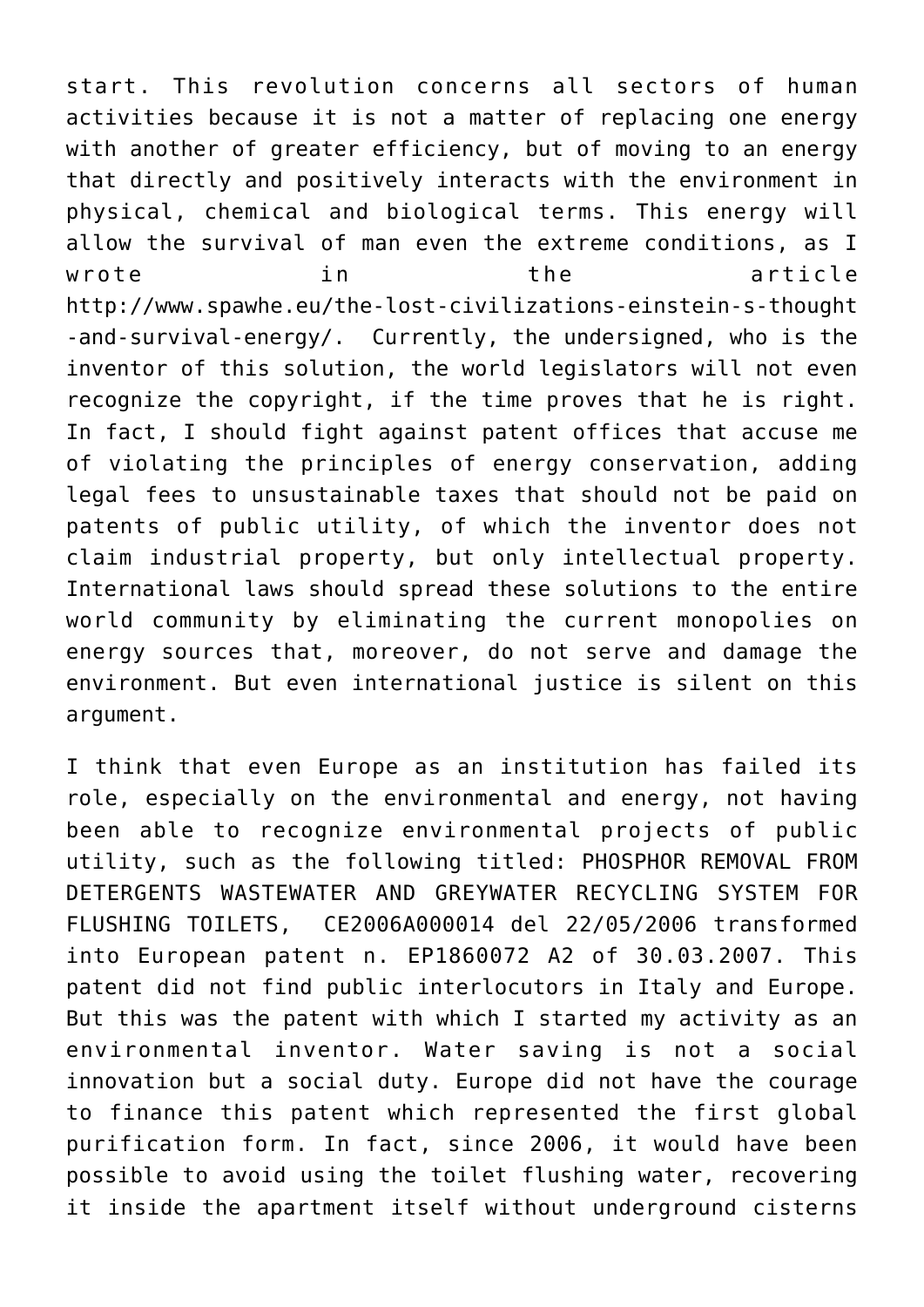and without structural changes to the buildings. But the solution I proposed with that patent was too socially demanding for users. In fact, I proposed to add a mini lime metering unit to each apartment to prevent the formation of hydrogen sulfide in the sewers by dosing in a capillary way to each discharge about 70 mg / l of lime. The addition of lime to the sewage system was recommended approximately 50 years ago by Stevenage's (U K) authoritative "Water Pollution Research Laboratory" (Esther-Ribaldone-Bianucci and Hoepli). The lime in the sewers has never been added because it could only be done by involving all users. Today, after eleven years from that proposal, having invented the compressed hydropower, which is small and does not cost anything, apart from the wear of the machines, we can achieve complete decarbonisation of energy in fixed and mobile plants (including transport). While the problem of hydrogen sulphide in the sewers can be solved simply by making the sewage sewage and equipped with mini limestone greenhouses that without energy costs, make the alkaline waters, subtracting CO2 from the lower layers of the atmosphere while oxidizing the water by means of pressurization in autoclave (Henry's law) and small artificial rains which, by flowing on the calcareous materials purposely accumulated near the purification pits, produce carbonates in the purified waste water in the same urban centers. Hence, hydrogen sulphide can be prevented at the origin, together with all the degeneration of the sludge that is currently occurring, but also the pollution from fumes and fine dust is eliminated. Europe, as requested by the citizens' collaboration with the separate collection, if it had included the environmental design of the undersigned, could have asked for the collaboration of the citizens to save water and to prevent hydrogen sulphide in the sewers, but it did not. I presented the social project also in 2015 and re-presented it in the 2018 competition, simplifying it and transforming it into a producer of hydroelectric energy, with obvious advantages for users both in terms of water saving and completely eliminating energy bills.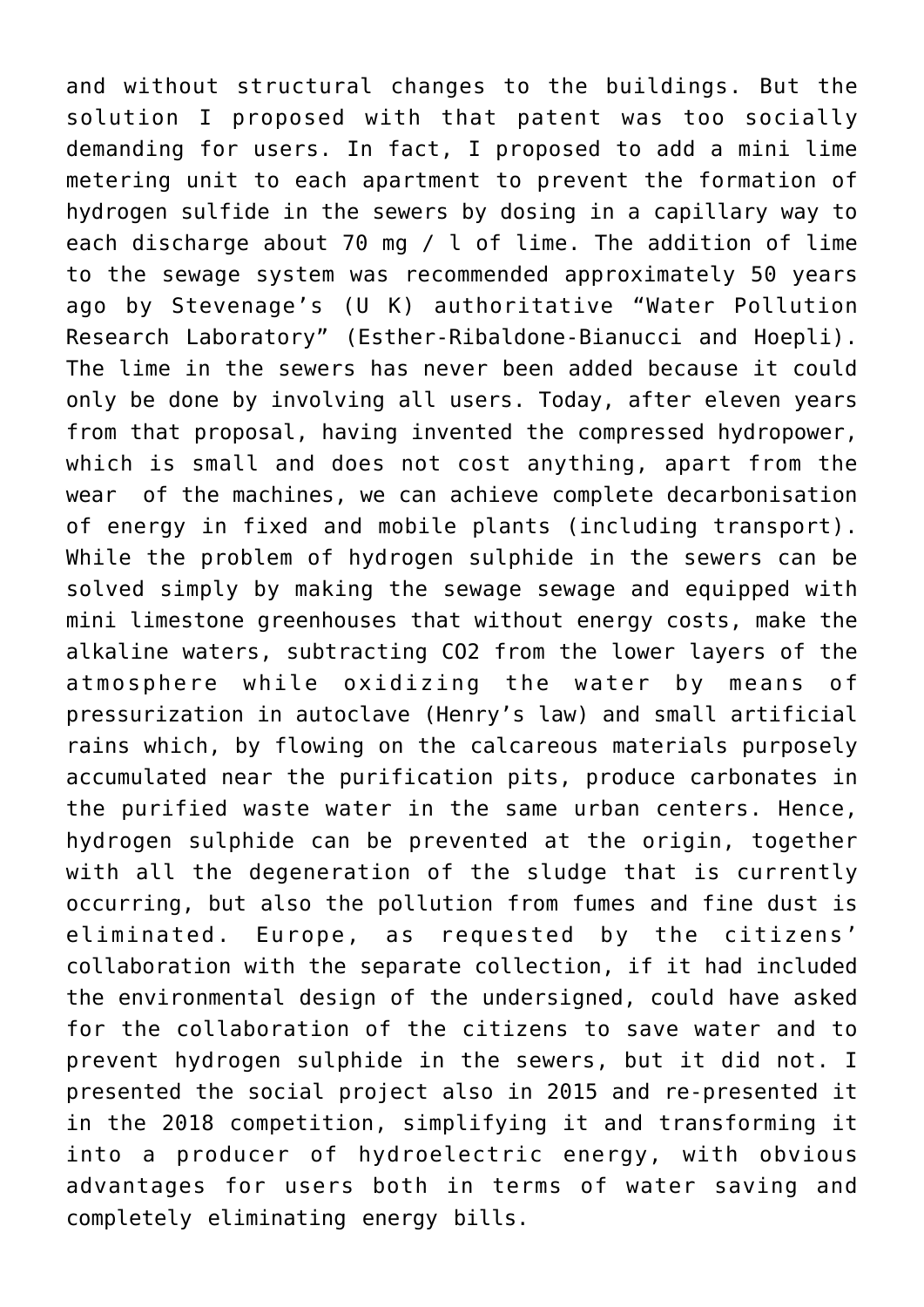In 2015 I wrote two open letters to the European Commission (sent by mail also to many members of parliament) in which I denounced that European public bodies do not take into consideration the experiences and environmental proposals of private inventors, continuing to propose tenders mono issues that do not address problems globally. In fact, the public tender published with the competition ttps://ec.europa.eu/research/horizonprize/index.cfm?prize=clea n- he partially faced problems that the undersigned had studied more comprehensively but without being taken into consideration. On the page http://www.spawhe.eu/european-environmental-competition/, the undersigned has published these two open letters, in the general indifference of all the insiders who continue to work in watertight compartments. Obviously, the European Commission has not replied to me, as the international judges and the United Nations have not yet replied to, to which I have addressed the next twelve open letters. It is scandalous that the United Nations manages the intellectual property of patents through the WIPO (World International Property Organization) protecting only the industrials that can pay and not the inventors of public utility solutions that should not be protected but widespread and made available to all, to correct the mistakes made by the science of the part that has not developed the projects globally to serve those who give him a salary.

What is strange is the fact that public scientists have made the same mistakes as scientists working for multinationals. It is also the fault of national and international legislators and judges who do not seek the truth to the end. They legislate by sticking to the state of the art of science and technology, without investigating the science and technology concealed from the world centers of power. Yet, thanks also to the work done by myself, the investigation to be done is simpler than when one can think.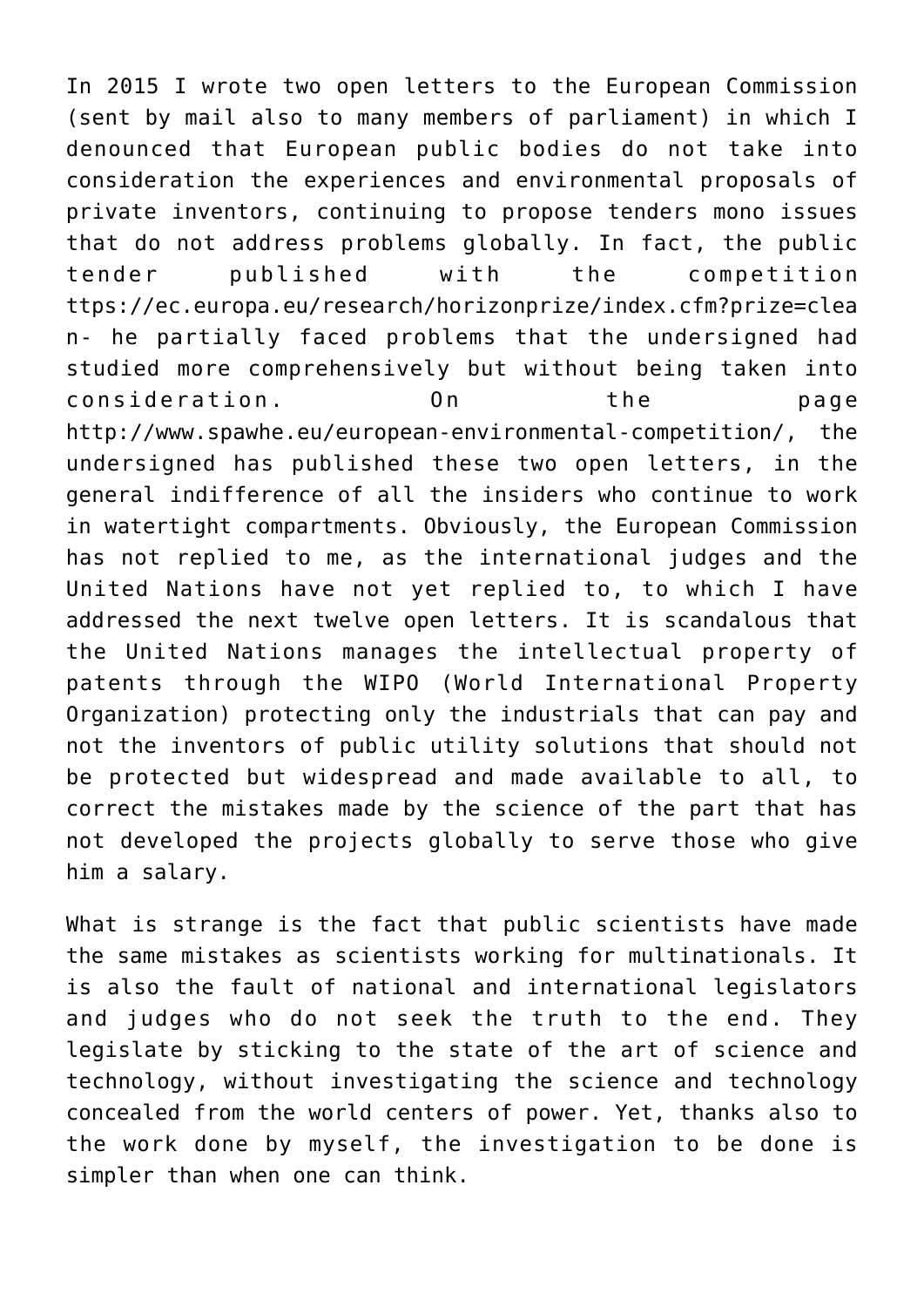Lawmakers and judges must understand what, for reasons unknown, science does not understand. Today we are no longer in the Middle Ages, with the sciences and technologies developed, public and private planners have at their disposal many sciences and many technologies that collaborating with each other can overcome the current state of the art in all sectors. In particular, the motor speed control electronics and the exploitation of the non-compressible liquid flow under the static and elastic pressure of the compressed air, which does not consume energy. I think that world science is exaggerating with its own silence on the invention of the pump with the double feed separate to the impeller that the undersigned has explained in many ways and I also think that the world's lobbies of physics should return many Nobel prizes for costs that have forced to support the whole of humanity to develop thermal, nuclear and battery propulsion systems in land transport, but also in submarines, where to balance the loads due to the weight of the diesel fuel and aspirate the combustion air and the fumes evacuations it required very complicated works of high engineering. We do not talk about space flights, where the inability to design sustainable energy to be produced on the transport vehicle has forced to spread the space around the earth of an immense amount of technological trash. Everything happened to have neglected the deepening of the static exploitation of compressed air pressure and the principles of Pascal, Torricelli and Henry, which required a common invention, which is that of the aforementioned pump, which does not work differently from the current pumps. The situation is paradoxical, above the imagination of a modern writer of the hypocrisy of science and world bureaucracy, as was Franz Kafka at the beginning of the modern world: The pumps must not even be modified, but only fed differently.

Today a world self-criticism is needed that even Franz Kafka could not imagine. This must happen not only for environmental reasons, but also for economic reasons, because compressed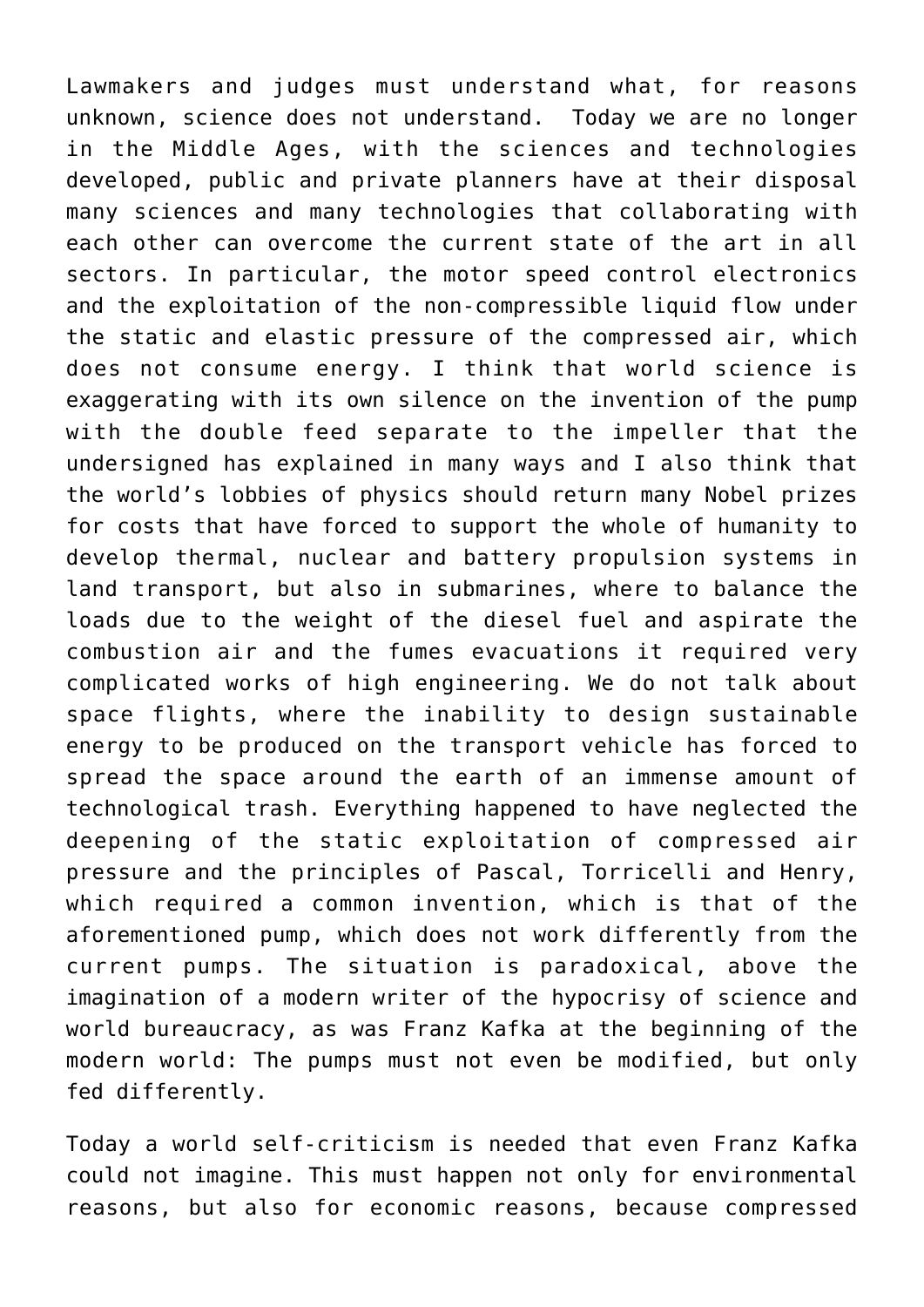hydropower is hundreds of times more powerful than thermal energy and even simpler to build and manage, but has not raised a single dollar or euro from the authorities political, scientific and multinationals.

I think that world leaders in development cannot continue to hide a global scientific truth developed in the practical details of existing physics and technologies: the plants that involve the environment must be designed again by closing all the cycles they open. If designers specialized in a single scientific or technological sector do not find the solution, the legislators and judges must not accept emission limits theoretically tolerable by human life, they must demand the change of the solution. Alternative solutions exist but are inconvenient for those who have not looked for them and have not developed them. Unfortunately, all public and private organizations worldwide are involved, none excluded. It is not said that the cycles should close them a single machine or a single plant, it is necessary to design and legislate globally, therefore, the machines and plants must be rationally linked together in factories, on the territory and in urban centers so that what is discharge into the atmosphere and into the water is neutralized at the end of the more or less long purification process. The task of researchers and public planners worldwide is to design infrastructure and public facilities so that the final result is zero emissions into the atmosphere and PH of the purified water appropriate to the receiving water body. The task of legislators is to check that everything happens regularly and to legislate so that users and multinationals also play their part. Today, however, we have public research bodies that sell incomplete patents to multinational companies with the complacency of the legislators, without there being no one who says how to design the plants globally, not even at the UN, where the scientists of the IPCC (Intergovernmental) Panel on Climate Change), awarded with the Nobel prize in 2007, are the main architects of the CCS system (Carbon Capture Storage) that instead of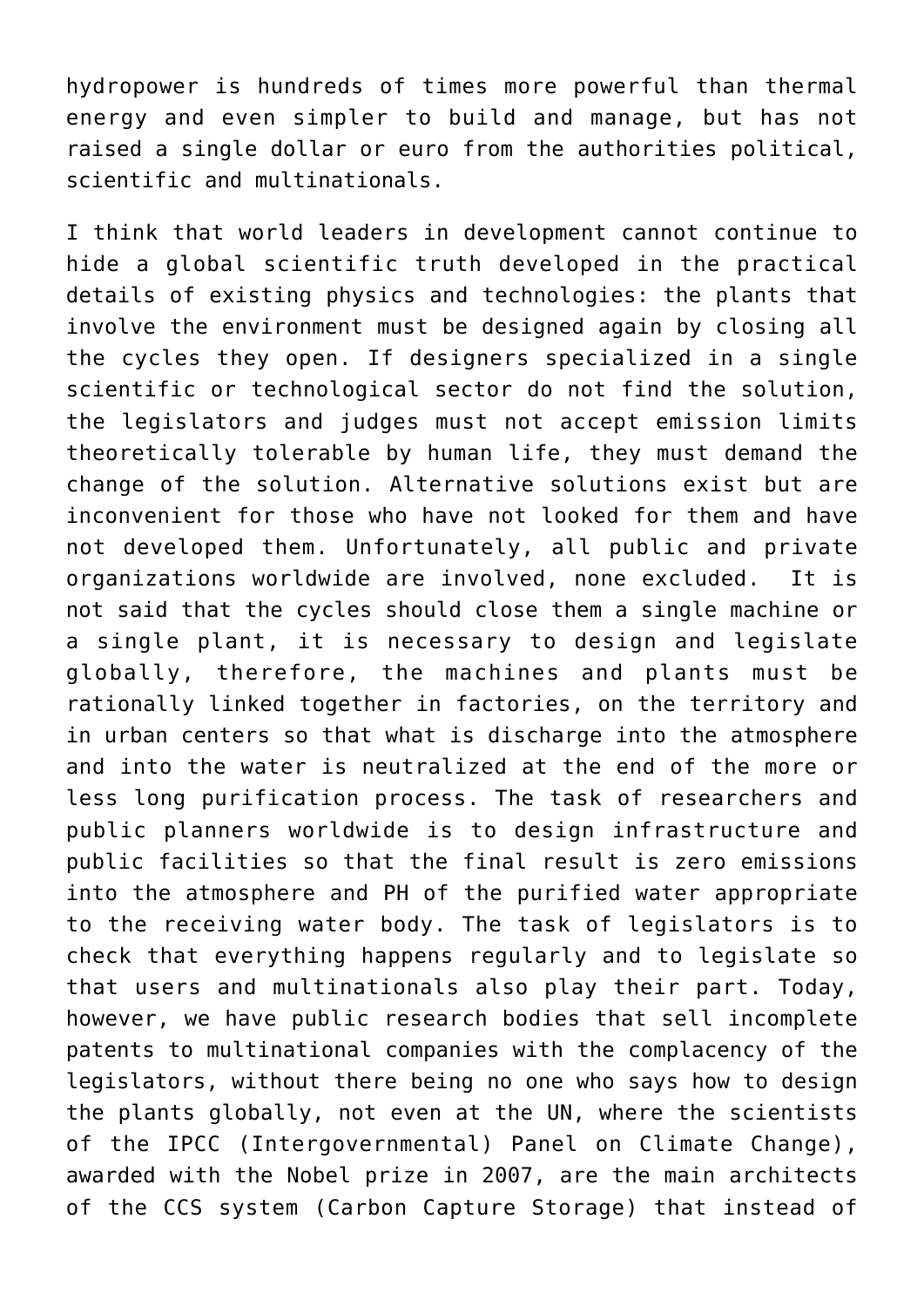neutralizing or eliminating the anthropogenic CO2 emissions capture them with high costs through the chemical washing of fuels, pressurize them at about 800 bar and hide them underneath in the cavities to be identified in the subsoil. The awareness that no public body in the world and no multinational company would have ever developed global projects for the correct cleaning of fossil energy, after having mistaken the design of the heating systems in terms of location, size and purification cycles led me to publish my system cleaning of fossil energy described in the file http://www.spawhe.eu/closing-the-anthropogenic-carbon-cycle/, in Italian in 2012, after filing the patents. Not having found world public interlocutors available to design the plants to clean fossil energy differently, with this system I participated in the 2015 social innovation competition, obviously without being included even by the examiners, who examined as many as 1400 applications for participation from over 40 Countries, the winners were a French car-sharing project for wheelchair users; an Irish project to facilitate the tourism of the elderly; a Bosnian project to make beekeeping accessible to the disabled and the elderly. I do not know who won the social competitions of 2016 – 2017, not having participated. It is clear that this type of competition is only smoke in the eye to show that people's ideas are also heard. With very few funds available and with improvised projects do not solve social and employment problems. For myself, innovation cannot be improvised. It must be scientifically organized like the industrial one, which I know very well having first experienced industrial experiences and then those of the environment and energy. If, as an inventor, I have focused only on the energy and energy aspects, it is only because they are lacking in what I have called environmental Taylorism. To achieve innovation and employment it is necessary to plan everything again by starting from the basic principles of energy conservation that have been partially interpreted by science, leaving out the most important part: the systematic and correct coupling between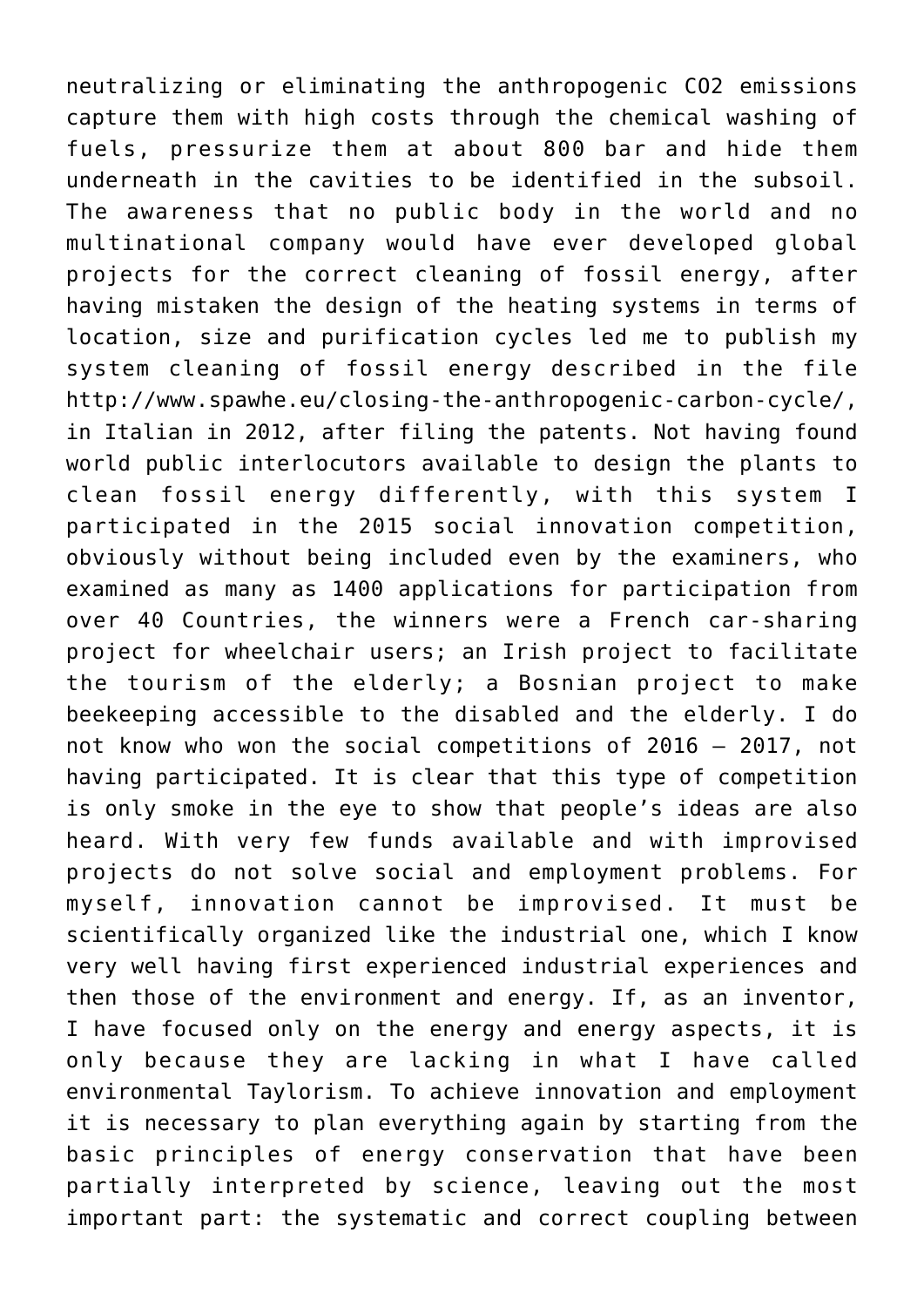the water that does not compress and the air that is compressed, which allows the elimination of all types of fuels, and a new industrial revolution with many jobs and no pollution. But if the world public bodies, the multinationals, organized by the United Nations, shut themselves up in silence and do not answer to hide their mistakes, what can an inventor do without money?

First of all, at least some world authorities should ask themselves what made a pensioner settle thirty-eight patents, even though he never saw anyone realized. The reason is very simple: I wanted to show that to protect the environment, the environmental and energy systems must first be designed differently and then connected to each other. If the environmental systems are not designed differently from the current way, they cannot be connected correctly, The current world sewage systems are the clear proof of the failure of world environmental policy because they mix sludge and water without separating them at their origin through vertical aerobic depurative pits , which without emitting bad smells would separate the sludge in a separate line and would only travel in the sewers drain and rainwater oxygenated and alkalized in mini limestone greenhouses, which also purify the urban air.

The world environmental authorities do not understand that the environment must be managed in a capillary manner, by putting both water and air purification in the same plants. Only by developing many separate projects and linking them then you could make people understand that they are wrong both large power plants, both large purifiers that perform incomplete cycles. While having demonstrated this and subsequently that energy can be produced directly from water and air, especially compressed, the inventor of these systems should continue to deposit patents without anyone taking it into consideration. He should continue to pay unnecessary filing fees. In addition, for the undersigned, the patents of public utility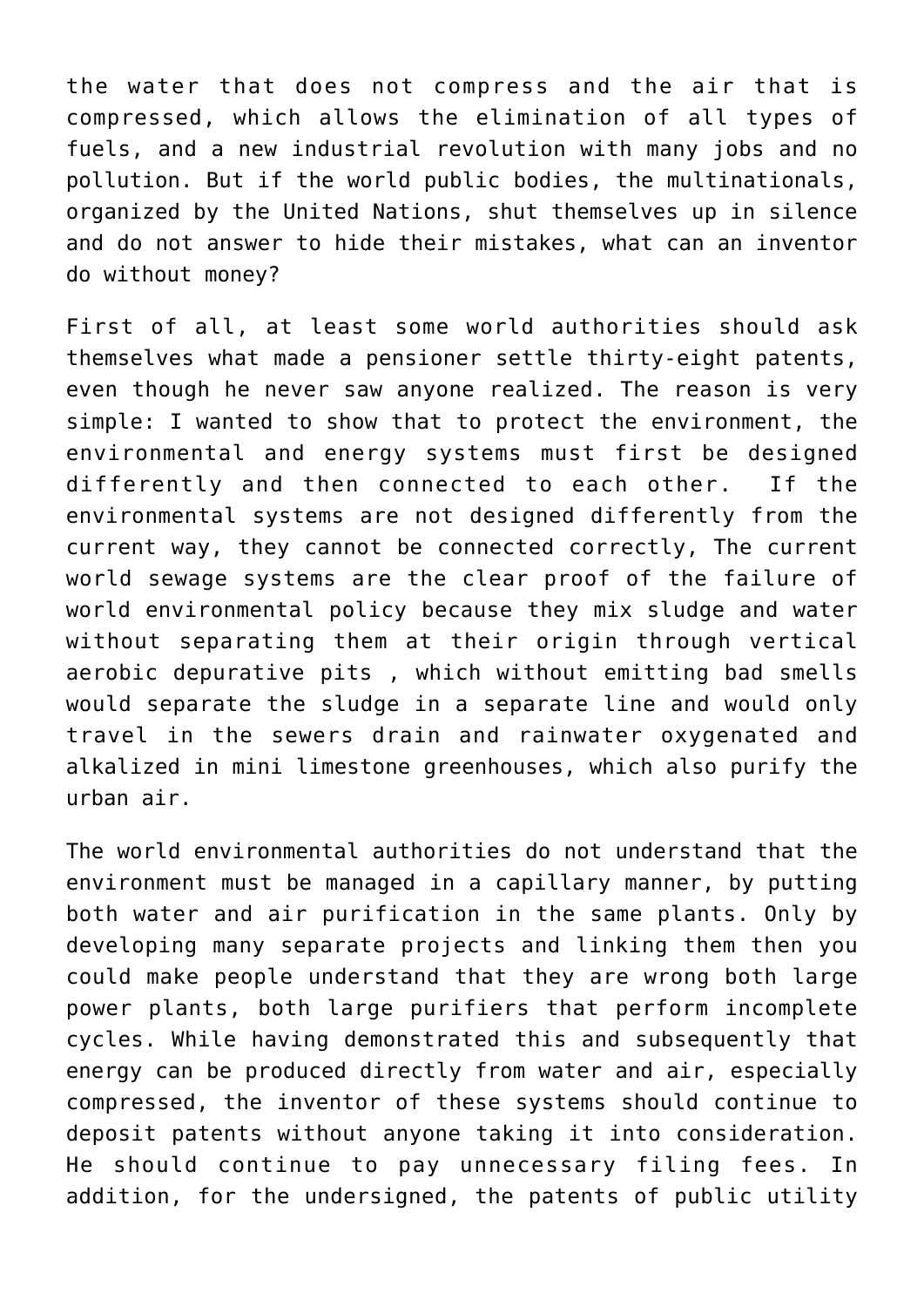should not pay any deposit tax at the international level, especially if they are made available to everyone, giving up industrial property. There is not enough such quantity of concealed patents to demonstrate that public inventors claim exclusivity in the field of environment and energy, and that corporations are not interested in the progress state of the art, if not imposed by legislators, having to cover the investment made in the wrong direction? Meanwhile, the entire world continues to build large thermal power stations, even coal, and to produce millions of vehicles with thermal engines and large water purifiers far from urban centers that can not cooperate in the abatement of urban dust and fumes. The world's public research bodies and multinationals have wronged the model of development and monopolized the ways of producing energy. Even the renewable energy that they are producing is inefficient, justifying the current use of fossil and nuclear energy, although polluting and dangerous. Pope Francis says almost every day that "indifference is a virus that infects our times", but I see that not even the church and non-profit associations support alternative solutions for those who are not linked to any center of power. They support alternative power centers that offer current renewable and battery powered cars that are palliative. They do not trust the solutions that arise only from the experience and the reasoning of an isolated inventor that, among other things, does not cost much to verify them. If they really wanted to fight indifference, even the church and associations could finance experiments. At the point where we are it is not possible to identify which side good persons are. A private inventor without money and funding can only write articles and open letters and participate in competitions such as European social innovation that, considering the number of participants, is nothing but a lottery for anyone who wins it.

An private inventor without money and funding can only write articles and open letters and participate in competitions such as European social innovation which, considering the number of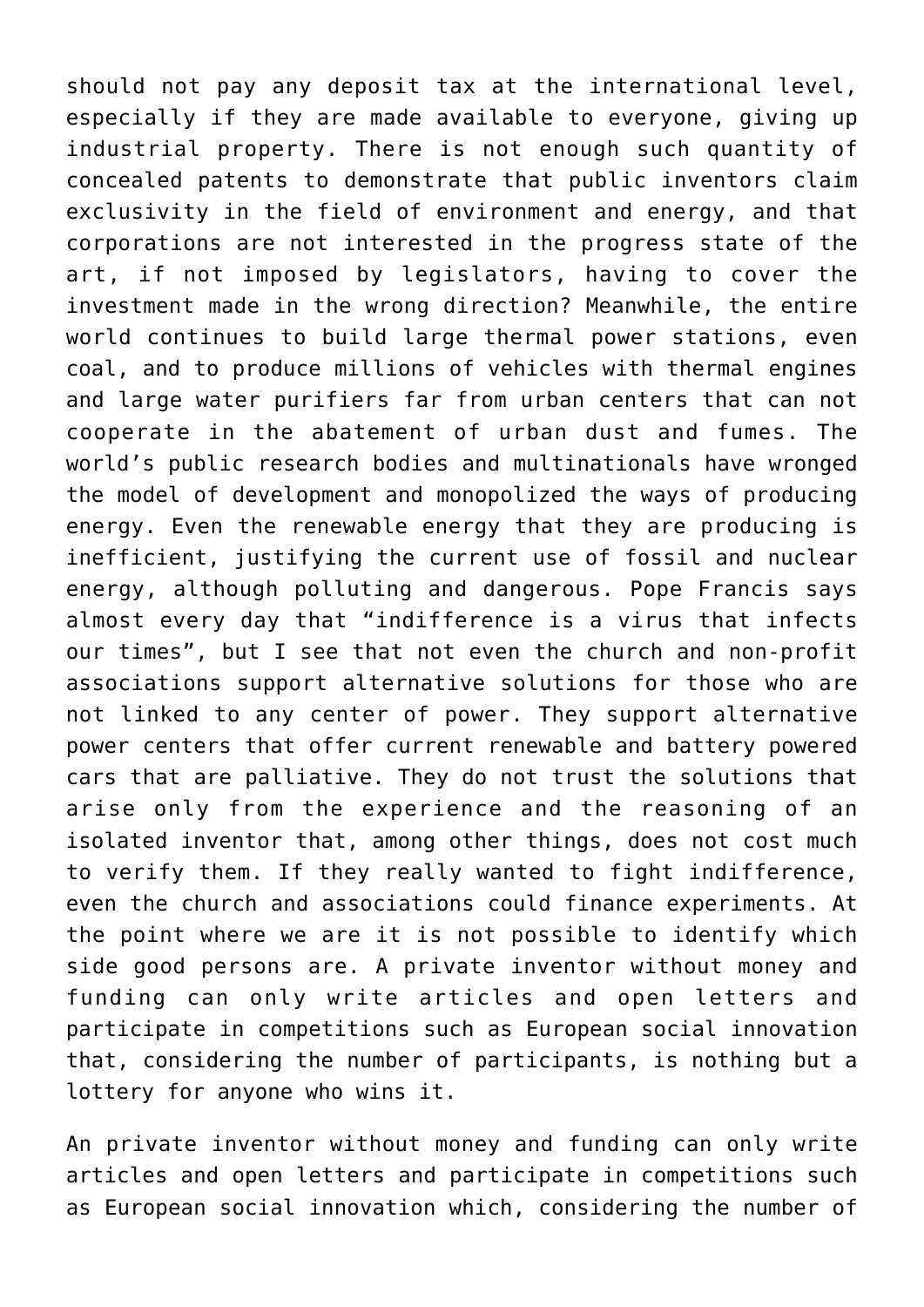participants, is nothing but a lottery for anyone who wins it. If we really want to create social development, the simplest economic and sustainable solutions should be preferred. The patents of public utility should be accessible to all world companies without industrial property, but recognizing the copyrights to the inventors, as happens with other works of intellect. Today industrial property only slows progress with monopoly. It is necessary to protect inventors because the industrialists who make the biggest investments in industrial automation are routing the competition of those who cannot make the same investments. This has happened above all in the transport sector where small car manufacturers have been absorbed by the big ones, but unfortunately they have blown the heat engines and try to delay the innovations with the complicity of the legislators. The same thing happened in all the industrial, environmental and energy sectors worldwide. It is suffice to think large plants of hydroelectric, thermal power, nuclear s, purification, desalination, solar energy, terrestrial air naval and space transport. All these sectors have developed excellent technologies, but using science partially they are not able to close all the cycles that open and have a low overall efficiency. All these sectors have developed excellent technologies, but using science partially they are not able to close all the cycles that open and have a low global efficiency. Traditional hydroelectric plants, which exploit rainwater, melt glaciers, require large investments in dams, basins, deviations of water courses, which create more damage than beneficial for environmental purposes by altering the natural hydrogeological distribution. All these sectors developed with partial visions since the beginning of the industrial era have developed independently in competition with each other, not by exploiting science globally, but the science of part of the country or the private owner of the presumed energy source: oil, methane, sun, wind, geodetic differences in level, geothermal, agriculture producing biofuels and so on. In the light of the environmental and energy costs achieved for me, it has proved wrong since the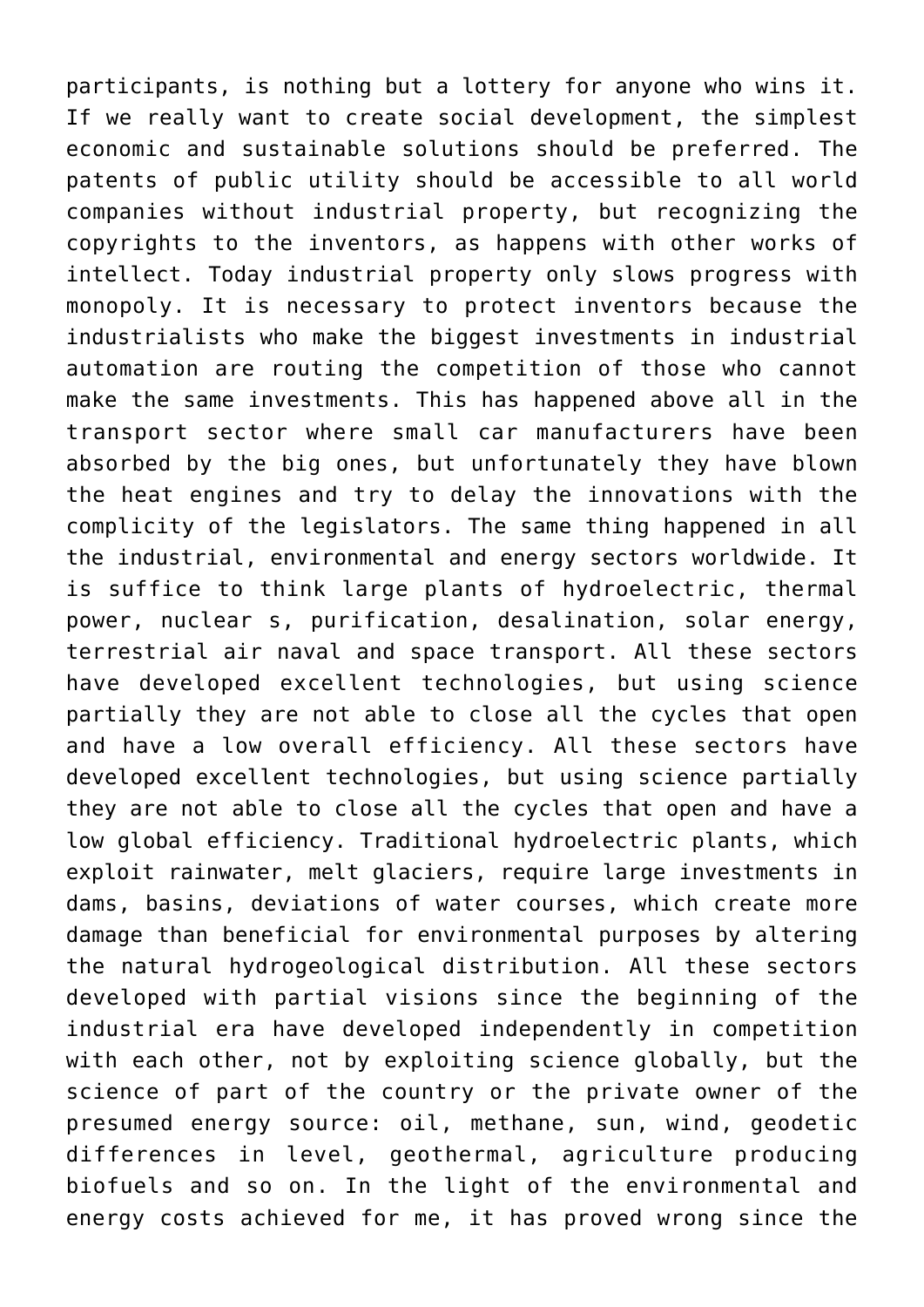origins of the industrial era, because it was sufficient to create the essential technology to overcome the inertia of the natural synergistic system that together with water, air, gravitational force, magnetism to produce all the energy that is needed, without polluting in the world fixed plants simply by putting together pumps and turbines in series that act in the sense of gravitational force. Not against it. Obviously, in smaller and mobile energy plants, to exploit the same principles and make them smaller, it was necessary to increase the air pressure and study different hydraulic circuits. Unfortunately, one hundred and fifty years of industrial development and many generations of technicians and scientists have not been sufficient to identify the road to synergies. Today, those who have made these solitary reflections, find themselves for the second time, after the 2015 competition to participate in the lottery, with about twenty proposals that world leaders in science, politics and economics, continue to pretend not to understand. What does it take to realize that the synergies put together by myself are the only ones that act simultaneously on energy conservation and purification increase, without altering any chemical or biological properties? How do you fail to understand that if one of the synergistic elements (water, air, pressure, electromagnetism, coupling of pumps and turbines) is missing, we fall into the current simply energy or purifying systems, where world users are simple consumers and have to pay the services and energy to suppliers? Above all, the silence of world science is shameful, including complex reasoning on the theory of relativity, theoretical physics, nuclear and quantum physics, and does not include the functions of the very simple pump with the double separate power supply up to the impeller which allows the connection between a pressurized open and closed hydraulic circuit, which allows the simultaneous exploitation of the principles of Pascal, Torricelli, Henry for simultaneous energetic and purifying purposes.

Contrary to thermal systems where the efficiency is determined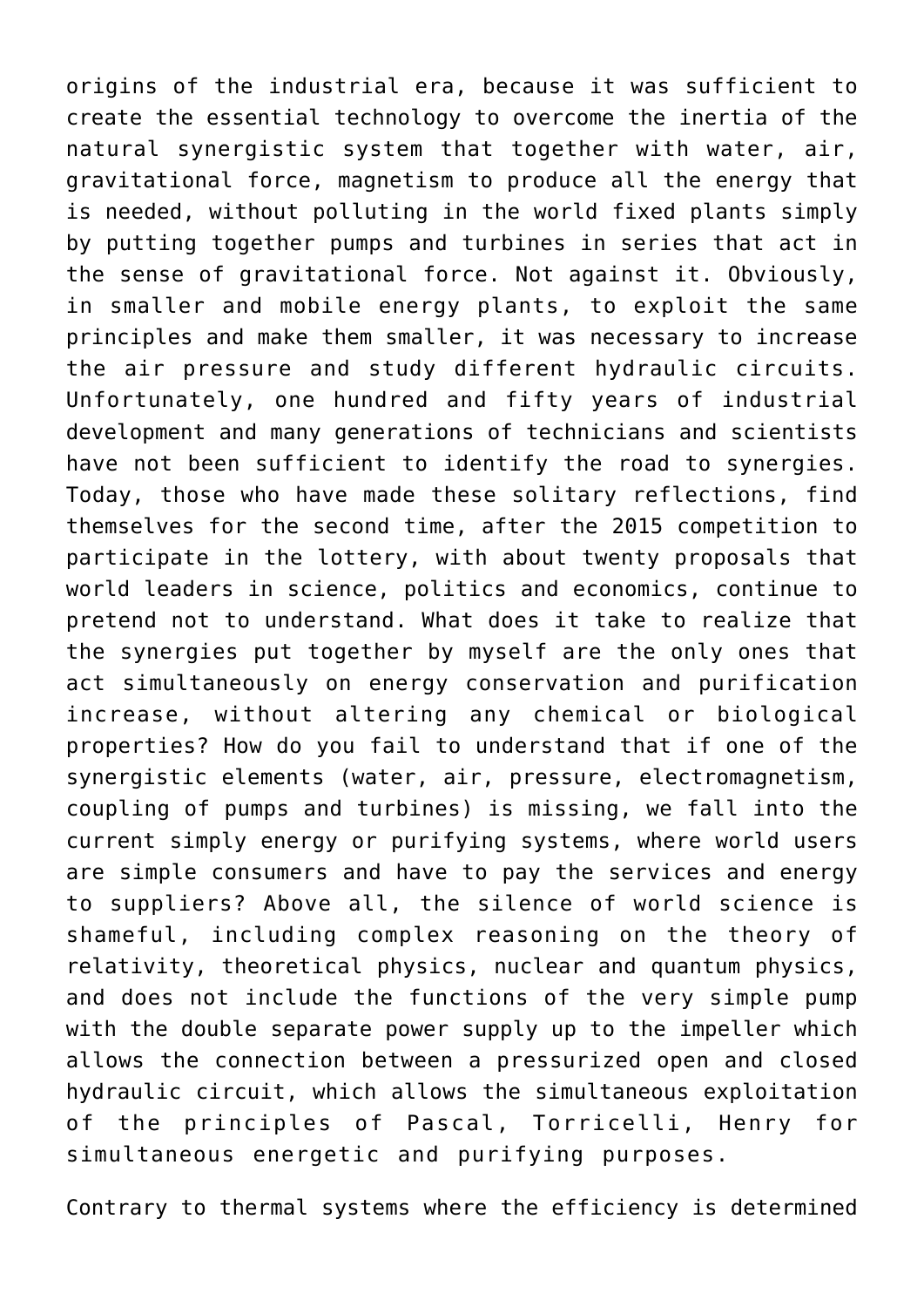by the proportion of energy developed compared to the lower heating power of the fuel (on average 35%), in pressurized hydroelectric plants, we must speak only of multiplying the energy based on the flow rate and hydraulic jump, as in traditional hydroelectric plants but without investments in dams, reservoirs and deviations of watercourses and with a much higher hydraulic jump, due to the compressed air pressure that has no limits and that can also enter the bonnet of a small car displacement. There can be no comparison between costs, performance and size between current energies and pressurized hydropower.

The international deposit PCT / IT2016 / 000202, has not found worldwide interlocutors because they all pursue partisan interests. Global warming is used to obtain more funding from global research institutions, but nobody has to go into the merits of solutions, because patent trade must continue excluding private inventors, who have no bosses and cannot pay the cost of maintaining industrial property of the patent that must be abolished recognizing the rights of works of intellect. Because legislators require inventors to choose between everything and nothing. What logic do they follow? Where is the international justice that tolerates these discriminations? If I had reasoned rationally on the hypocrisies existing in the world organizations that should protect the environment and create energies of sustainable economies, I should not have done anything, but these hypocrisies have stimulated me to study alternative environmental solutions, even if hypocrisy will continue without the recognition of the copier's rights earned with the sweat of the front in almost forty years of work. How could I enjoy retirement or continue to work for a boss who only wants to invoice if I felt called to do my duty as a technician alien to the interests of part and to tell the truth not accessible to the world population or even to many technicians who have not had transversal experiences? The undersigned has shown that with the existing technologies we can apply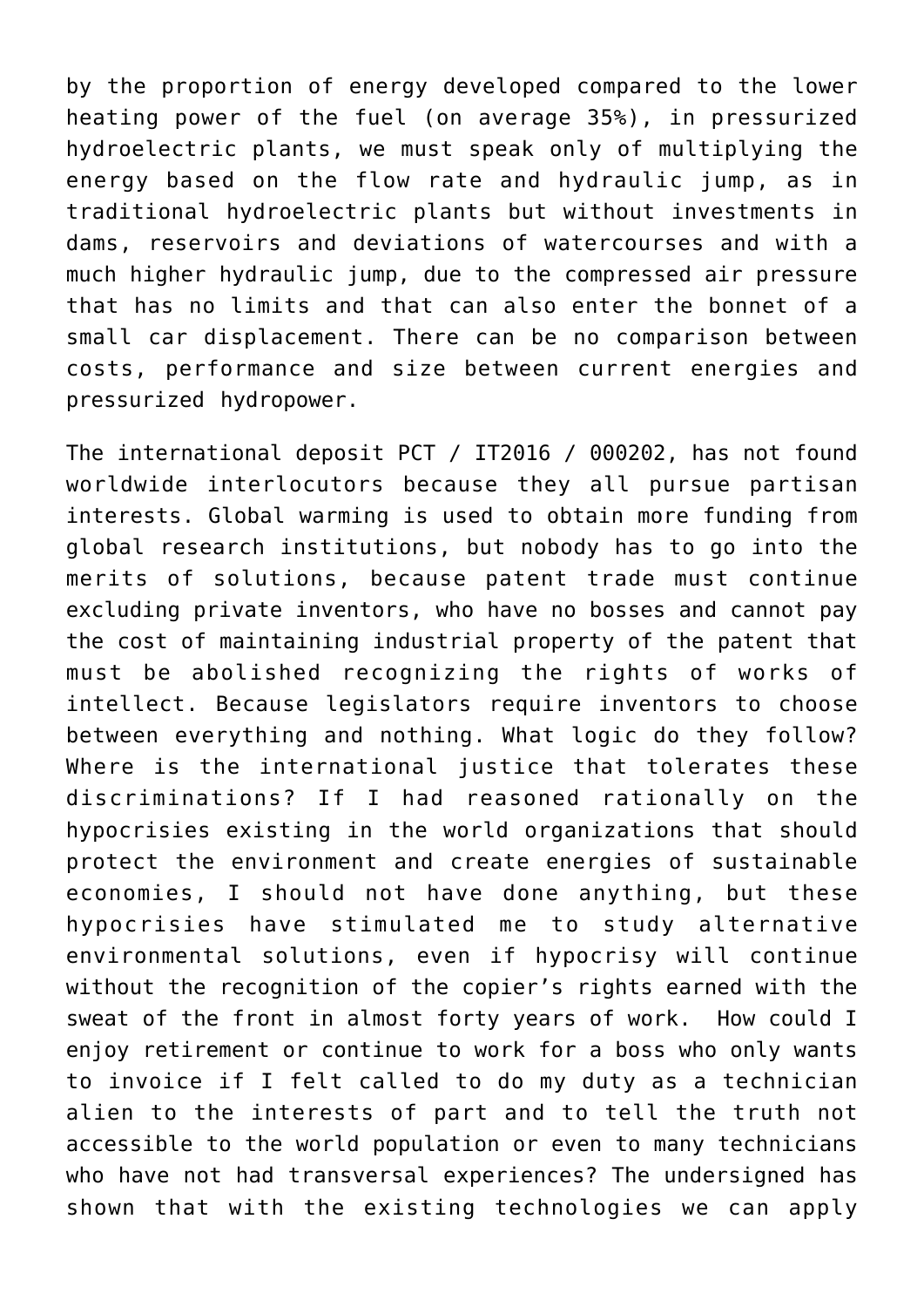differently the principles of Pascal Torricelli and Henry, which contain the secret of interactive energy, in small and large fixed and mobile installations worldwide, freeing us from the slavery of pollution and energy to pay, but also creating greater chances of survival of the world populations in the face of great natural disasters:[http://www.spawhe.eu/the-lost-civilizations-einstein](http://www.spawhe.eu/the-lost-civilizations-einstein-s-thought-and-survival-energy/) [-s-thought-and-survival-energy/](http://www.spawhe.eu/the-lost-civilizations-einstein-s-thought-and-survival-energy/)

I think that all means are good for questioning the competence of the world's scientific and legislative authorities because they have no right to make mistakes by representing the world's people. Also participation in the 2018 European social competition can be used with old projects never realized and new projects even more advanced. The people must ask themselves the reasons why they are not taken into consideration. Contrary to what one might think, the state of the art can also advance virtually, without money and without funding. It is sufficient to imagine the inventions that public bodies and multinationals have not taken into consideration to see how they would improve certain aspects of human life such as air quality, water quality and the global economy. It would certainly be useful and inexpensive to design the plants globally, to grow them first with an advancement of the virtual state of the art, to verify the correspondence of the virtual advancement to the real one before producing large thermal, nuclear and purification plants with incomplete cycles, which they should never have been done. As the means of transport with thermal cycles that cannot be closed in the small space of an engine hood. On the other hand, compressed hydropower, by not opening thermal cycles, can also enter in such small space. This is why global development of pure virtual solutions is needed. If a solution works virtually there are good chances that it actually works, while a thermal power plant, nuclear power plants and heat engines that do not even theoretically close the opening cycles, should have been changed before they were